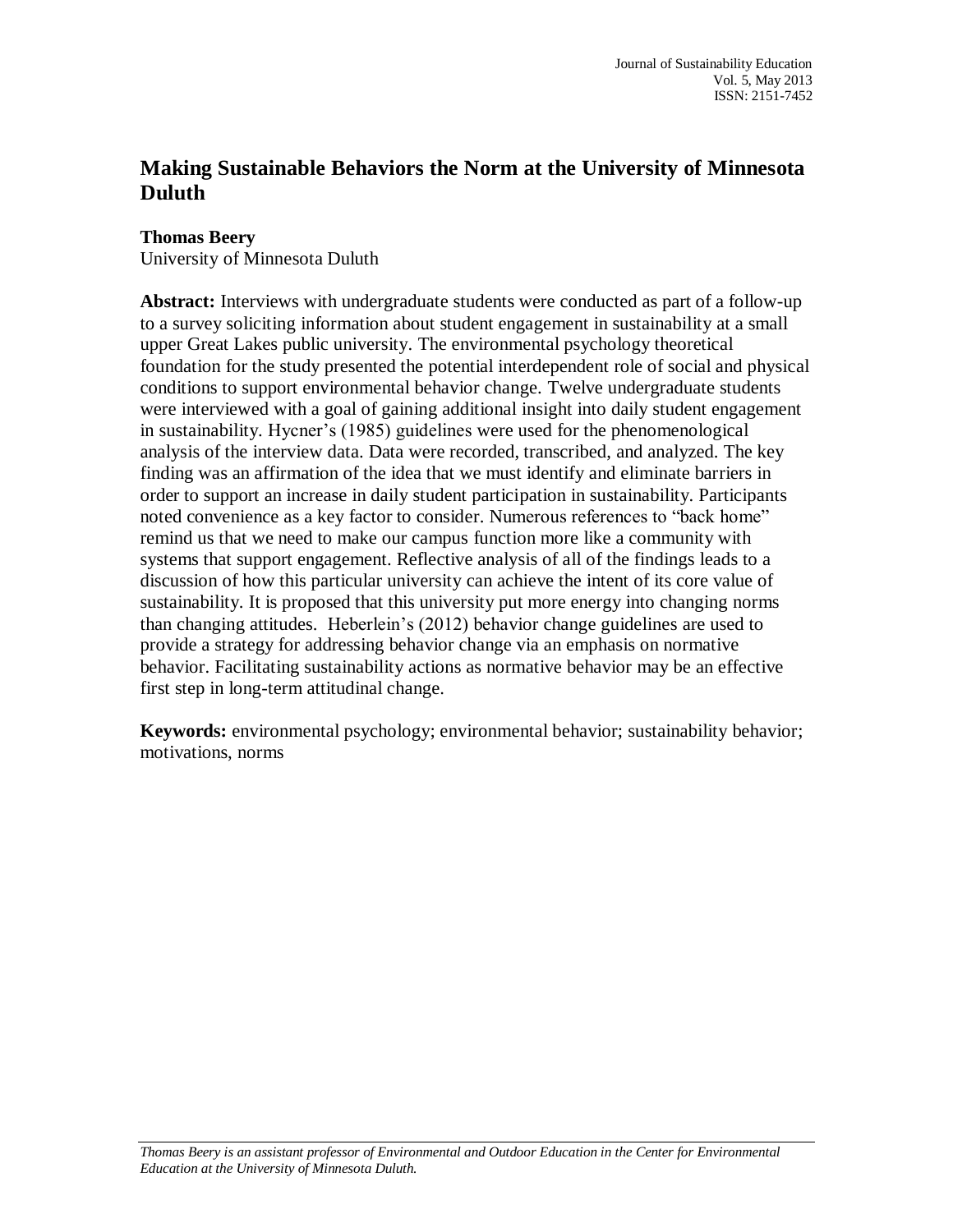# **Background**

## **Introduction**

"Those are the things I do on a daily basis to live sustainably and it is really fulfilling I have found. It is a lifestyle and it makes so much sense..." (participant)

The above quote from a participant in this study speaks to the idea of sustainable happiness, an idea described by O'Brien (2010) as happiness that contributes to wellbeing without exploiting other people, the environment, or future generations. The quote also speaks to the core of this study, insight into the engagement of university undergraduate students in sustainability behavior. Sustainability has become an increasingly important part of the University of Minnesota Duluth's (UMD) identity as evidenced, in part, by the UMD Strategic Report of 2011 where sustainability was recognized as a university core value and a key part of the university strategic plan. For a university, both an institution and community, sustainability must be considered from multiple vantage points, from broad questions of physical infrastructure to specific behavior of community members. The idea of a campus culture of sustainability (Levy & Marans, 2012) encourages seeing the various elements of the community as a part of a dynamic system. One obvious and key part of this dynamic system is the student body.

An identified need at UMD in regard to sustainability efforts is an increased understanding of student participation. Barlow and Stone (2011) remind us that social systems, like school communities, need to bring people together in networks of support and conversation. This study presents conversations with individual students about their own engagement and perceptions of sustainability as a part of such a process. Additionally, there is concern that within university systems many people are unaware of how to incorporate sustainability into their lifestyle habits (Thomas, 2004; Nicolaides, 2006).

The everyday human choices and behaviors that affect natural processes have been referred to as environmentally significant behavior, environmentally responsible behavior, ecological behavior, etc. (Kaiser, 1998; Kaplan, 2000; Stern, 2000). Closely related, is the idea of sustainability behavior (Verdugo, Acosta, Fonllem, and Sing, 2011). Bonnes and Bonaiuto (2002) define sustainability behavior as the set of individual and collective deliberate and effective actions resulting in the conservation of the sociophysical environment for present and future generations. Sustainability behavior is both pro-ecological and pro-social and encompasses a wide variety of personal and collective actions and experiences involved in human uses of the ecologically considered environment (Bonnes and Bonaiuto, 2002; Verdugo, et al. 2011). These human factors are the focus of this study.

This study is designed to contribute broadly toward the cultural or human dimensions of environmental sustainability via a greater understanding of student engagement in sustainability behaviors. The specific questions guiding this research highlight the human behavioral factor: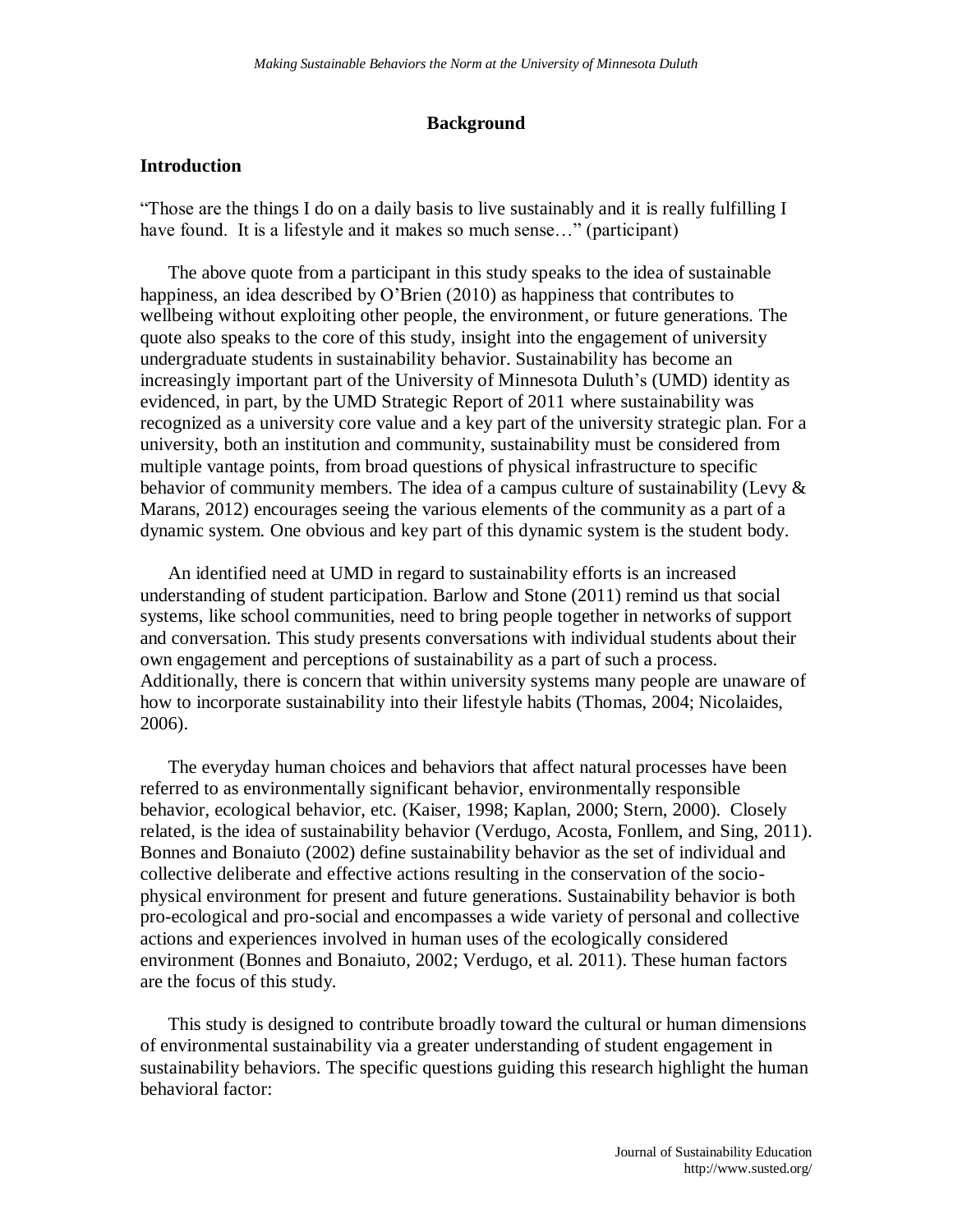- 1. What does student sustainability behavior look like at UMD?
- 2. What are the implications of current student engagement in sustainability to promote the UMD core value of sustainability?

This paper details the results of interviews conducted with UMD undergraduate students. The interview questions were developed from analysis of data from a 2012 survey of UMD undergraduate students. The initial survey was conducted in an effort to broadly assess awareness, attitudes, and behaviors regarding sustainability at UMD (Roatch, 2012). Roatch was able to demonstrate broad student interest, participation, and support for sustainability efforts on the UMD campus. The quantitative data, however, raised questions that could not be answered from the survey results. The survey results did, however, provide a quality base of descriptive data to guide development of student behavioral participation in sustainability interview questions used in this research.

#### **Theoretical Foundations**

In an acknowledgement of the potential interdependent role of social and physical conditions to support environmental behavior change at UMD, the field of environmental psychology provides a theoretical base for which to explore the noted research questions. Environmental psychology considers the range of complex interactions between people and the environment (Kollmuss & Agyeman, 2002) and "aims to study and understand people's environmental actions as localized and place-specific activities…carried out within certain contexts, with a theoretical orientation focusing on the interplay between people and their contexts" (Bonnes & Bonaiuto, 2002, p. 47). The foundation of the field of environmental psychology is based upon a deeper understanding of the spatialphysical dimension of the environment as a contributing part of human experience and behavior (Bonnes & Bonaiuto, 2002). The noted focus of environmental psychology on context, along with the emphasis of this research on UMD as a social and physical community, illuminates the need for a consideration of place when trying to gain a better understanding of environmental or sustainability behavior.

Research emphasizing norms helps to bridge the individual and collective in a greater understanding of environmental or sustainability behavior (Cialdini, 2003; Fishbein  $\&$ Ajzen, 2010; Heberlein, 2012). Cialdini (2003) noted that the perception of social norms can have a significant effect on an individual's behavior. McMakin, Malone, and Lundgren (2002) included social norms as an example of a strong motivator for behavioral change; they presented a broad social-psychological model of energy conservation behavior, and noted that one of the factors of behavioral change was neighbor and friends' similar behavioral change. Fishbein and Ajzen's (2010) theory of reasoned action describes descriptive norms as perceptions about the behaviors of others and notes that the perception of social norms is one of the strongest predictors of behaviors. Heberlein (2012) identifies norms as "the most useful and powerful concept in the social psychologist's toolkit for understanding human behavior" (p. 90). Heberlein emphasizes norms as the key concept in environmental behavior given our ability to see norms, i.e. norms equal behavior. Heberlein's emphasis on norms is supported by the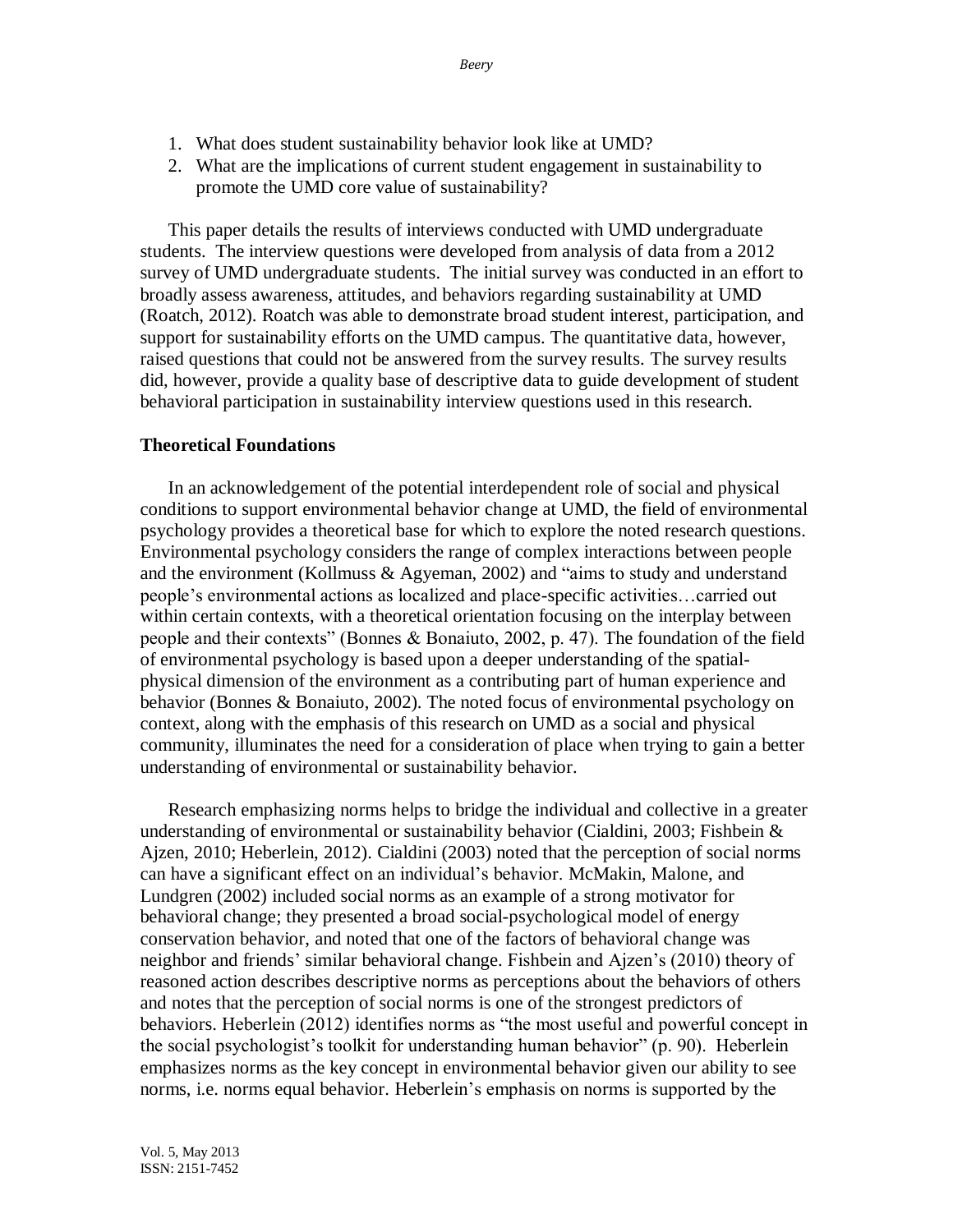literature of environmental psychology.

The process of talking to students about their own behavior and the behavior they observe speaks, in part, to this norm-based approach to environmental change. Participants in this research have identified a broad spectrum of sustainable behaviors at UMD and in doing so have also highlighted barriers to participation in sustainability behavior. Heberlein's (2012) presentation of norms as the key to changing environmental behavior will be used to help guide the analysis of the data collected. Results of this study will be considered within Heberlein's (2012) behavior change guidelines which note the following factors as essential to broad based behavior change: identification of clear and specific behaviors, engagement of high status public leadership, identification of norms consistent with institutional values and adequate time to allow for ideas to evolve and expand.

## **Methods**

# **Participants**

The population for this study is full time undergraduate students representing all five colleges at UMD. UMD Information Technology Systems and Services sent a request for participation to a randomly generated list of student email addresses supplied. The email to students requested up to one hour of the recipient's time to discuss sustainability on the UMD campus. All participants that showed interest via an initial response to the request email and followed up with subsequent scheduling (via email correspondence) were interviewed.

A random sample of the population was initially established (via the randomized email outreach) in an effort to seek participation from across the undergraduate population at the University of Minnesota Duluth; note, this was not done with the intent of generalizing back to the population. Participants in this sample then self identified their interest in participation via email response. Self-identification of participants was important so as to allow participants able to articulate their experience of sustainability at UMD. Hycner (1985) reminds us that an element of rigor is the ability of participants to fully describe the experience being researched, therefore it was hoped that using this selection process would combine an element of randomization with appropriate selfselection. Twelve interviews were completed.

Basic participant demographic information was collected as part of the interview process. Seven of the 12 participants were female and 5 were male. [Note, given that a majority of participants were female, and in keeping with efforts to protect anonymity, all results described will use female pronouns.] Two participants were freshmen, one was a sophomore, 3 were juniors, and 6 were seniors; two of the 12 indicated that they had transferred into UMD. Six of the participants were students in the Swenson College of Science and Engineering, 4 indicated that they were enrolled in the College of Liberal Arts (CLA), 1 of the CLA students indicated a double major with the School of Fine Arts, 1 student was enrolled in the College of Education and Human Service Professions; none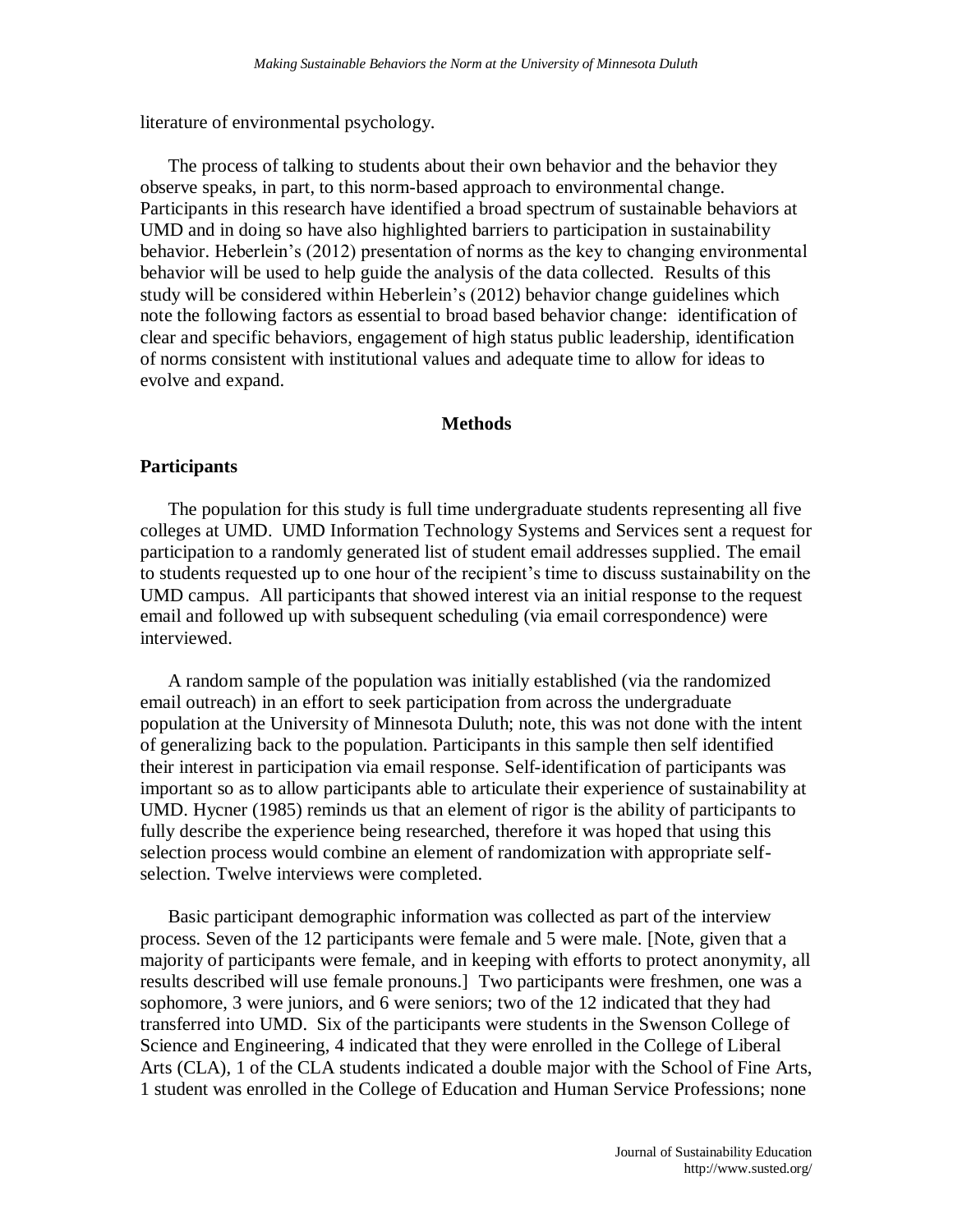of the participants were enrolled in the Labovitz School of Business and Economics. Five of the participants lived on campus, 3 lived less than a mile from campus, 1 lived a mile from campus, 1 lived two miles from campus, 1 lived 2-3 miles from campus, and one lived 3-4 miles from campus.

It should also be noted that in keeping with Hycner's (1985) self selection notation of rigor, many of the participants had clearly identified associations with the experience of sustainability on campus. Two of the participants indicated that they were environmental sustainability majors; one indicated that she worked for a sustainability program on campus, and one indicated that she worked on the UMD farm with the Sustainable Agriculture Project over the previous summer.

## **Procedure**

All participants were interviewed once during October-November of 2012. Interviews were conducted on the UMD campus. At the start of the interview session, participants were given a synopsis of the 2012 survey results and asked to read it to provide a starting point for the interview, i.e. a focus on UMD students and sustainability. Upon participant completion of the review of survey results, interviews were conducted and lasted for 20-45 minutes. Each interview consisted of a number of open-ended questions beginning with an opportunity for participants to respond to the findings of the initial survey. After the survey review, participants were asked to comment in general about anything of particular interest from the survey results. After the initial responses, participants were asked to detail the types of sustainability behavior they have observed in their day-to-day experience of campus life. Finally, participants were asked to detail their own sustainability behavior and to describe the motivations behind their personal behavior. Each interview was digitally recorded with the permission of the participant. To protect participant privacy and maintain anonymity, all participants were given an alias. The recordings were then transcribed and analyzed using Hycner's (1985) guidelines for the phenomenological analysis of survey data. The aim of the analysis process was to explore a deeper understanding of student engagement in sustainability at UMD.

## **Credibility, Dependability, and Transferability**

Research terms including credibility, neutrality or confirmability, consistency or dependability and applicability or transferability are key criteria for qualitative quality (Lincoln & Guba, 1985). In this study, the terms credibility, dependability, and transferability are presented as concepts of quality applied to this particular process (Hoppe, 2011). Bloomberg & Volpe (2008) describe six strategies for credibility in a study; three of these strategies have been employed in this study. One, the researcher must present his bias and note any assumptions underlying the research. Two, the researcher must declare himself an observer and non-participant in the participant experience. Three, any negative or discrepant findings must be presented.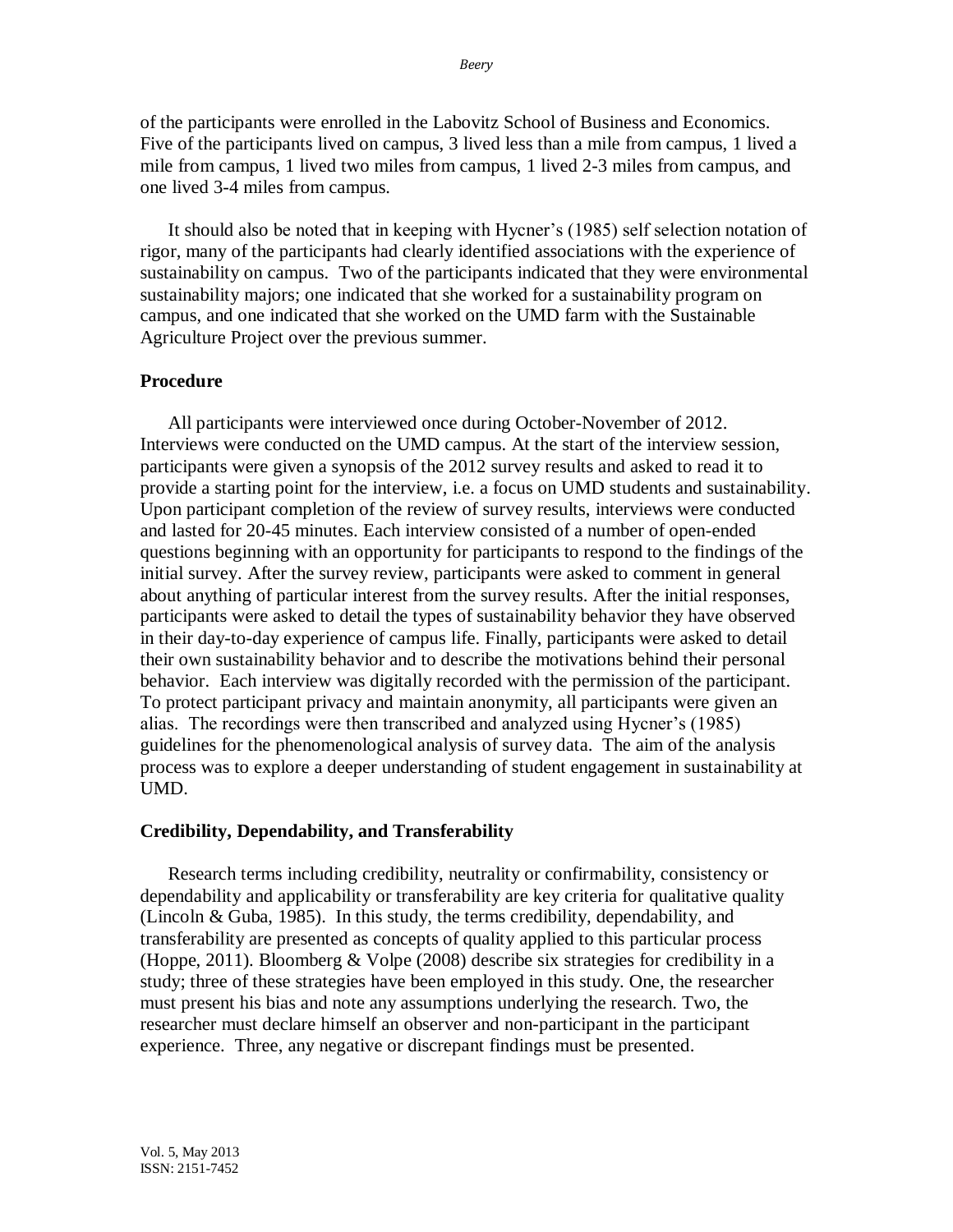Dependability is determined, in part, though the detailed explanation of the analysis process (Bloomberg & Volpe, 2008). It is the responsibility of the researcher to carefully document procedures and demonstrate that coding and categorizing have been consistent (Bloomberg & Volpe, 2008). As previously noted, this research utilized Hycner's (1985) guidelines for phenomenological analysis.

This study does not claim to present findings generalizable to the entire undergraduate population at UMD or in other communities similar to UMD. Both the limited number of participants and the absence of a fully random sample prevent the results from being generalizable. Hycner (1986) reminds us, however, that although "…the results in a strict sense may not be generalizable, they can be phenomenologically [*sic*] informative…" (p. 295), thus providing insight and illumination about the relationship between students and sustainability within the UMD community. Closely related to the ideas of generalizability, transferability refers to "how well the study has made it possible for the reader to decide whether similar processes will be at work in their own settings and communities by understanding in depth how they occur at the research site" (Bloomberg  $& \text{Volpe}, 2008, \text{p.78}$ ). It is presented that the findings here have the potential for a level of transferability given the amount of detail provided to the reader to establish relevance.

## **Limitations**

Despite rigorous effort to eliminate bias, subjective influence of the researcher must be noted. At the beginning of each interview, the researcher presented his research bias of support for the UMD Strategic Initiative Plan as the source of this study. That said, while communicating support for the UMD identified core value of sustainability, the researcher attempted to clarify that he was not searching for any specific responses, e.g. responses of support for certain actions or ideas. The researcher attempted to stress the desire for responses detailing participant observation, opinion, and experience.

It should also be noted that use of the undergraduate student sustainability survey (Roatch, 2012) guided the development of interview questions used in this study. Additionally, each participant was given a synopsis of the 2012 survey results and asked to read it to provide a starting point for the interview. While use of the 2012 survey results was deemed as an appropriate method for creating a common interview starting point, use of the previous survey results had the potential to exert influence on participant response.

#### **Results**

## **Sustainability Behavior**

A key finding of this study is respondent awareness and participation in sustainability efforts on the UMD campus, both on individual as well as an institutional level. See Table 1 for a list of the observed regular or daily sustainability-related behaviors noted. This information came from responses to the direct question of what sustainability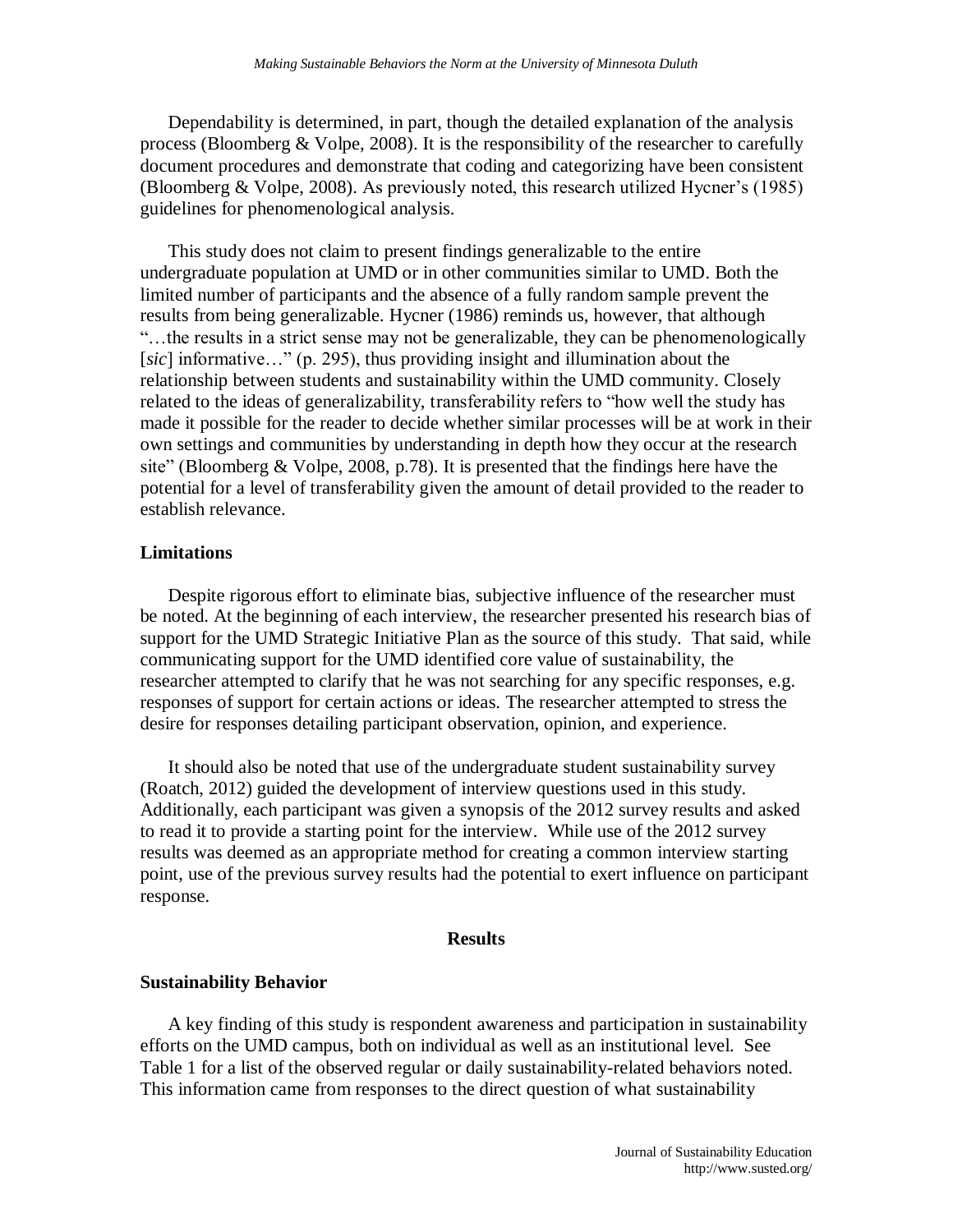*Beery*

behaviors participants see and participate in on campus, as well as gleaned from responses to other questions. The list is not necessarily exhaustive, but includes the items that emerged with emphasis or repetition during the interviews. Participants indicated a high level of awareness and engagement in the behaviors noted.

# Table 1

| Sustainability Behavior at UMD Reported by Participants |  |  |  |
|---------------------------------------------------------|--|--|--|
|                                                         |  |  |  |

| Use of water bottle refill stations and  | Reuse of food containers for transport of     |  |  |
|------------------------------------------|-----------------------------------------------|--|--|
| regular use of refillable water bottles  | meals (bags, Tupperware, etc.)                |  |  |
| Water conservation, including "short"    | Plastic wrapping of windows for heat          |  |  |
| showers"                                 | conservation                                  |  |  |
| Recycling                                | Monitor of electricity use and turning off of |  |  |
| (numerous materials)                     | unnecessary lighting                          |  |  |
| Choice of light bulbs                    | Commitment to not use plastic bottles         |  |  |
| Commitment to use as little paper as     | Use of motorcycle for transportation (noted)  |  |  |
| possible                                 | gas mileage)                                  |  |  |
| Use of surge strips to better regulate   | Local food buying, e.g. community             |  |  |
| electricity use                          | supported agriculture, Whole Foods Coop,      |  |  |
|                                          | farmer's market                               |  |  |
| Composting                               | Use of the bus                                |  |  |
| Walking to campus and other destinations | Biking to campus                              |  |  |
| Ride sharing                             | Use of re-usable batteries                    |  |  |
| Edible gardening on campus               |                                               |  |  |

Table 1

# **Motivations**

Participants were asked to share why they participate in sustainability behavior and to describe their motivations. Similar in breadth to the sustainability behaviors, the list of emphasized and repeated motivations is also extensive, from personal health to "making the world a better place." See Table 2 for a listing of many of the motivations participants noted. Two motivations emerged with especially detailed reference: cost saving and upbringing. Five participants indicated that saving money was an important motivator for their sustainability-oriented behavior. Avoiding the cost of operating a motor vehicle to travel to and from campus and paying for parking, were provided as examples of this cost saving motivation for not driving to school. Four of the participants discussed upbringing; participants noted how they were raised was a prime motivator for current sustainability oriented behavior. Statements such as "Ah, it probably has to do with my upbringing..." and "...because that's just the way I've been brought up to do it and so, that's what I do," were common in the data.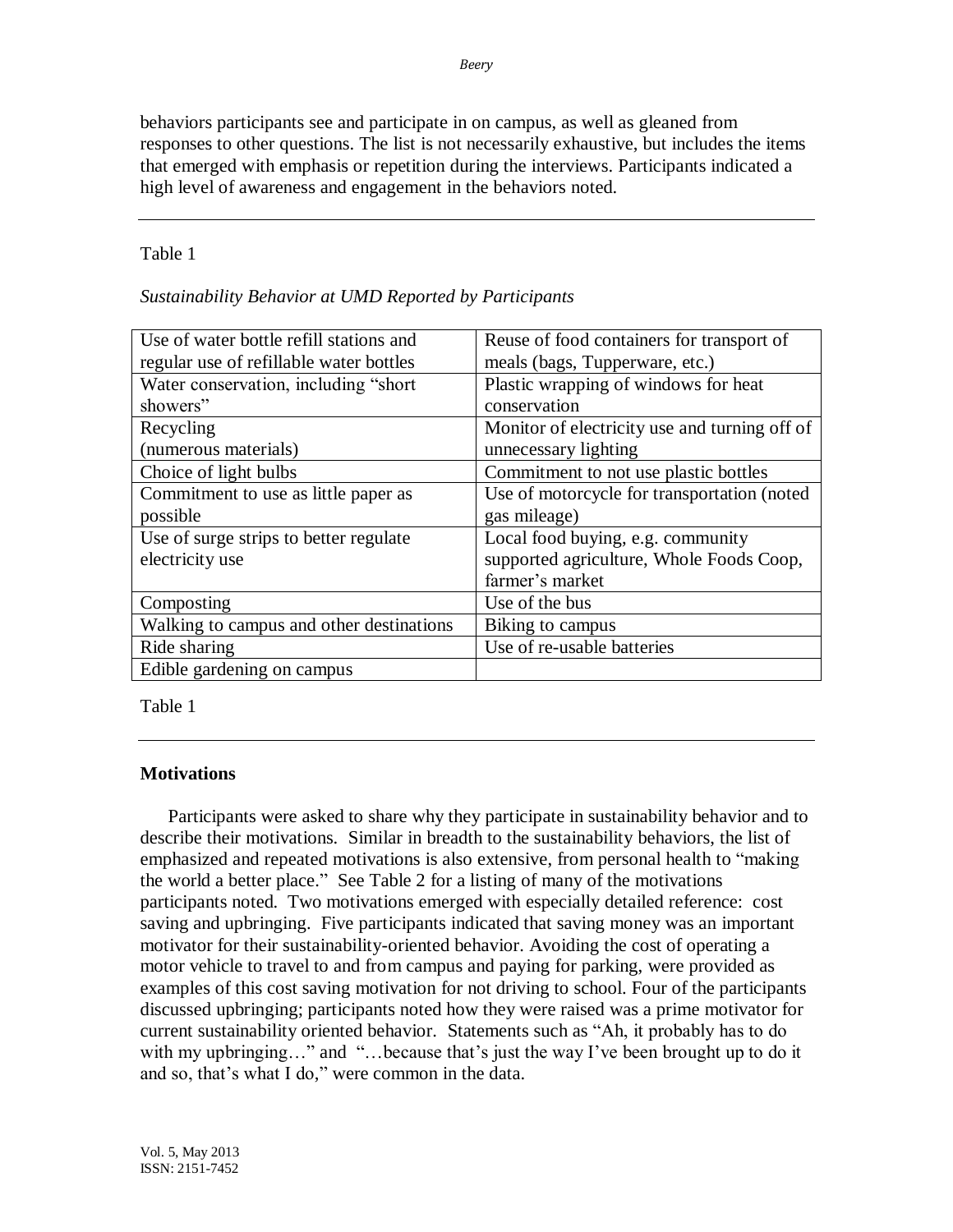Participant relationship to the natural world was another motivation theme of noteworthiness. While responses in this broad grouping ranged from "a love of nature," to concern for place-specific settings, e.g. "Lake Superior" and "North Shore," the common thread of connection to nature seemed to emerge. Consider the following responses to the question of motivations for sustainability behavior:

- "I am a very nature-y person...I really love nature. I hate deforestation. I hate thinking about little animals getting trapped in our waste."
- "I just want to have my children know what trees are and my grandchildren know the smell of fresh air."
- "Then I come up here and it is Lake Superior and the North Shore and there is all this beauty."
- "I like seeing Earth green."
- "We live next to one of the world's largest freshwater bodies and some of the freshest water in the world."

One unique response to the question of motivation was the respondent that used the question of "why not?" as her motivator. She stated, "Well it is kind of like the argument for global warming, why do anything about that? But like, why not? Even if global warming is a myth and nothing is going to happen why not be more sustainable in general or like helpful to the earth in general?" Another interesting response to the question of motivation had to do with the idea of efficiency. This respondent described herself as "all about efficiency" and went on to raise concerns about the irrational behavior of using more resources than necessary. She detailed a high level of awareness of built environment infrastructure efficiency and land use efficiency concerns as her motivation to behave more sustainably. For example, she commented, "If we have a yard, why do we have grass in it when we could have a garden and get food from it?"

# **Key Themes**

Two broad or overarching themes emerged from responses to all of the interview questions with strong ramifications for the UMD community: education and convenience. Ideas about how UMD can do a better job of educating community members about sustainability and sustainability related behavior was a common strand throughout the interviews. From participants' stories of their own education to suggestions for how the community can be more effective in raising awareness and educating its own members, the idea of education as a tool to support sustainability was key. For example:

- Three participants indicated that the stickers on the lights urging energy conservation were helpful reminders to engage in sustainable behavior.
- Two students indicated a need for a course designed for freshman and transfer students to introduce them to sustainability at UMD and to encourage student participation in the various sustainability programs on campus.
- One respondent questioned the waste generated in the chemistry and biochemistry labs and stated, "If there was a way to figure out how we can make like chemistry and biochemistry labs more sustainable, I think that would be really helpful."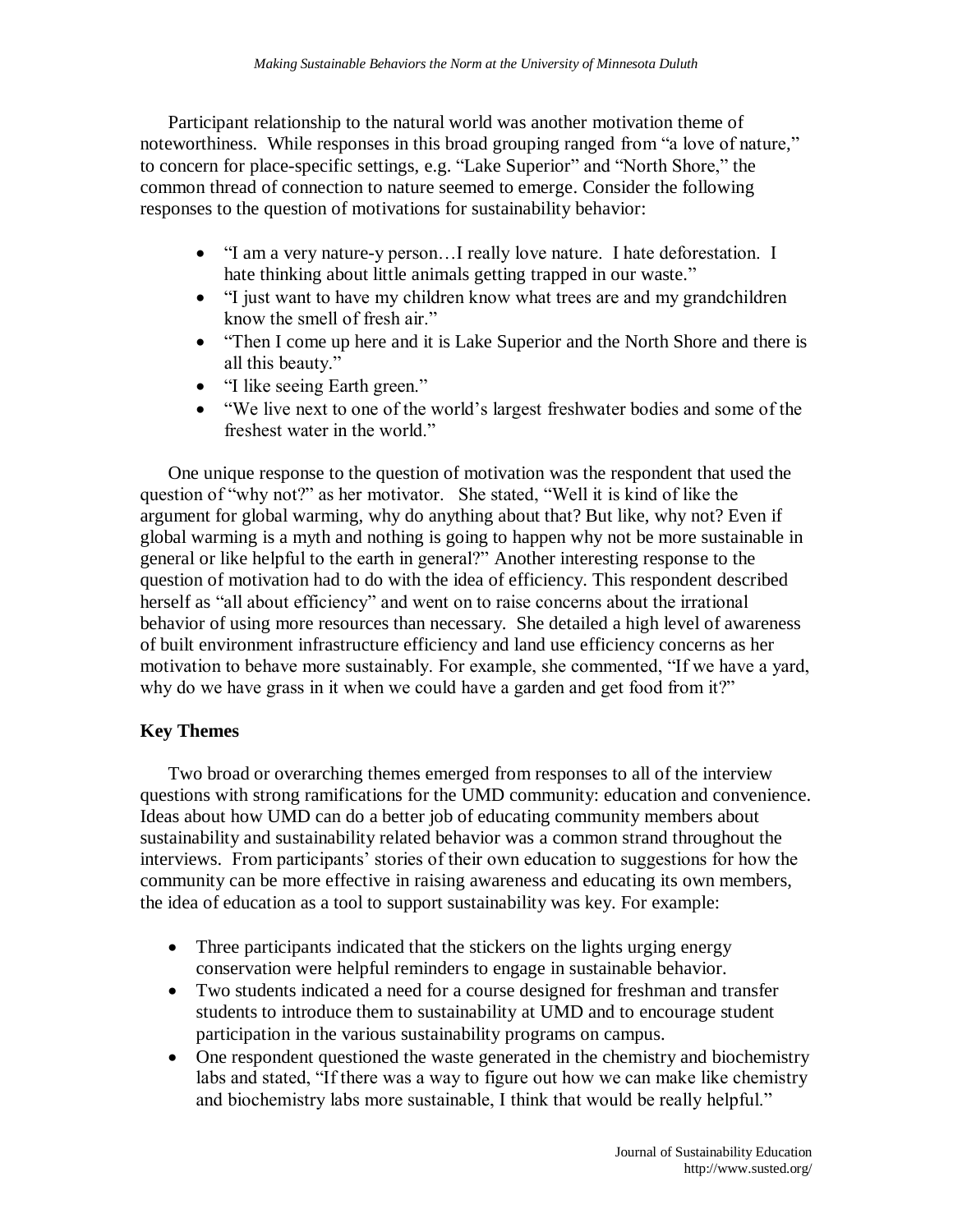One participant, confident and articulate about the proper recycling/disposal of batteries, shared a story about a battery recycling training that she participated in. She described an activity based battery sorting activity where she learned which batteries could be thrown away and how to sort other types of batteries; this experience was noted to have made a significant impact on her behavior.

# Table 2

|  |  | Motivation for Sustainability Behavior Reported by Participants |
|--|--|-----------------------------------------------------------------|
|  |  |                                                                 |

| Enjoyment, e.g. the joy of motorcycle  | Quality of bus system          |  |  |
|----------------------------------------|--------------------------------|--|--|
| use                                    |                                |  |  |
| Need for waste reduction               | To benefit the local economy   |  |  |
| To benefit the local ecosystem         | Make the world a better place  |  |  |
| Sustain what we already have           | Opposition to privatized water |  |  |
| Relationship with Lake Superior        | Give back                      |  |  |
| Personal health                        | Resource conservation          |  |  |
| Avoiding hypocrisy                     | Love of nature                 |  |  |
| Concern about animals trapped in waste | Beauty of "up North"           |  |  |
| Happy lifestyle                        | Efficiency                     |  |  |
| Convenience                            | Why not?                       |  |  |
| Cost saving                            | Upbringing                     |  |  |

Table 2

Other education oriented suggestions/inspirations included:

- Use of the water filling stations to educate users how water station use was a positive contribution to the UMD community.
- Educational sessions needed to help students feel more comfortable using the bike racks on the bus.
- Use of a wide variety of media sources, e.g. video "No Impact Man."
- Use of quality course related textbooks, e.g. an advanced placement environmental science textbook noted.
- Peer modeling and educating, e.g. friend's high school presentation on the impacts of bottled water use providing inspiration to avoid purchase of bottled water.
- Positive role modeling of instructors sharing sustainability oriented behaviors.

The other overarching theme emerging from the interviews was convenience, with 8 participants addressing this idea from various angles. Personal convenience was often stated as a motivating factor behind certain behaviors, for example bus use was characterized as "convenient." Numerous participants urged making sustainable behavior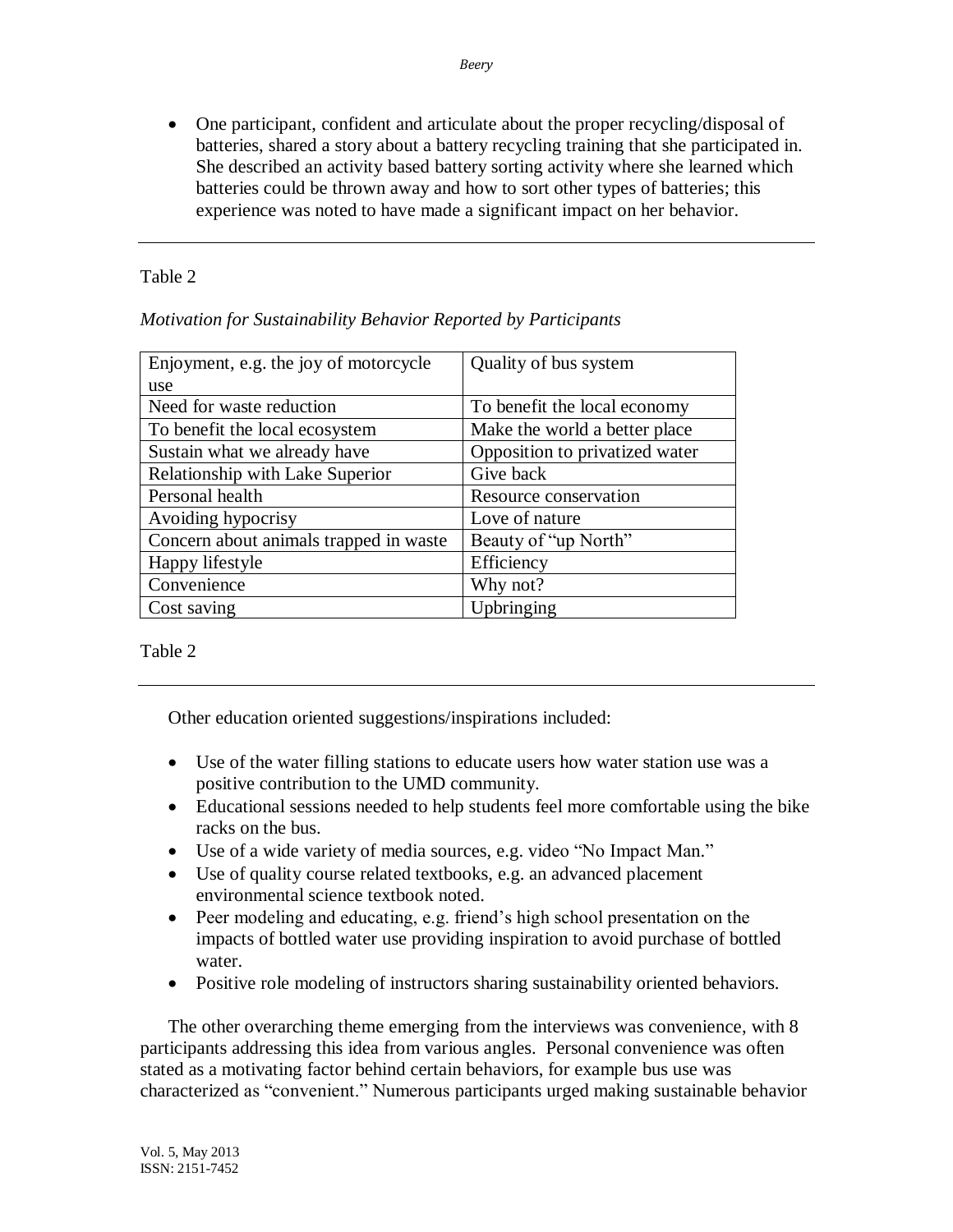the convenient option. Another theme of convenience was systems-oriented, the idea that convenient systems are necessary to make sustainability behavior more widespread on the UMD campus; for example, one participant noted that if systems were "easy," she would definitely participate. Many participants noted that they engage in behavior "back home" because as one participant put it, "Everything is set up already." This "back home" vs. UMD idea was clearly evident in student description of dorm/apartment living at UMD in regard to sustainability, for example:

- Two participants indicated that composting was not possible for students living in the dorms.
- One participant noted that residents cannot easily remove leftover food from the Dining Center; she went on to suggest a system of reusable Tupperware or Gladware to prevent waste.
- One participant noted the absence of water bottle filling stations in the dorms.
- One participant noted that dish washing is difficult in some of the dorms making paper plate product use more widespread.
- Numerous participants urged development of a composting system for the apartments that is as easy as throwing garbage away.

# **Infrastructure**

Despite the emphasis of this research upon student behavioral participation in sustainability on the UMD campus, many students wanted to discuss infrastructureoriented aspects of sustainability on campus. Such interest reflected a high level of awareness and consideration for the broad question of sustainability. Examples of participant comments regarding UMD infrastructure include:

- One respondent noted various LEED certifications for campus buildings.
- The LEED platinum level certified Bagley building was noted by 2 participants as a part of UMD sustainability, the building was characterized by one participant "as good as it gets."
- One participant noted that solar paneling should not be used with inefficient buildings. If so, it is simply a "good feeling" type of action, but is "pretty much useless."
- The UMD steam plant was characterized as being very inefficient according to one participant based on her understanding from an engineering course on campus, "…you have one point in the process where you have high pressure steam and you have to go to low pressure steam and there is an expansion valve there and basically high pressure steam is very energetic and low pressure steam is less energetic, you have all that energy being wasted through that expansion valve…"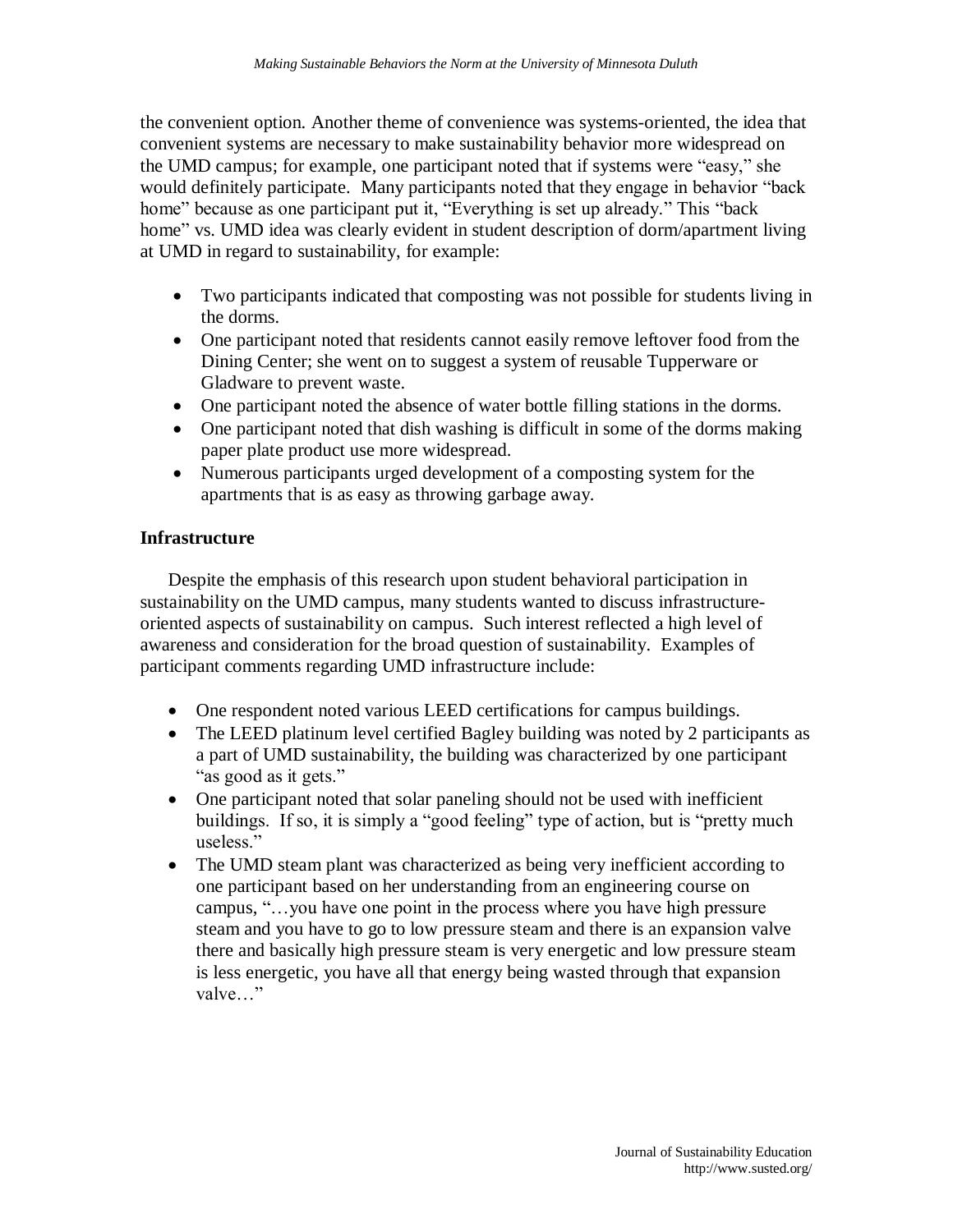### **Discussion**

"…environmental actions cannot be simply conceived as individual behavior…because they are nested in a broader social dynamic where even a single individual act seems to follow principles different from the logic of mere rational short-term interest" (Bonnes & Bonaiuto, 2002, p. 47).

One of the key findings of this research is an affirmation of the idea that "sustainable behavior is most likely when there are few barriers…" (Manning, 2009, p. 4). The findings emphasizing convenience, comparing "back home" to UMD, concerns about dorm/apartment life at UMD, and participant comments on the potential larger scale composting at UMD, are all examples of the need to consider barriers. These findings are also supportive of a deeper consideration for place as an important element of behavior; the noted UMD community compared to "back home" reminds us that place appears to be a variable in student behavior. Continual reminders that we need to address barriers (physical, social, cultural) in order to create easy access to systems that support sustainability is a key outcome of this study and supported by the sustainability/environmental behavior literature (McKenzie-Mohr, 2011; McMakin, Malone, & Lundgren, 2002). The research of environmental psychology has likewise shown that the capacity of theoretical models such as the Theory of Planned Behavior (Ajzen, 1991) regarding adoption of pro-environmental behavior relative to proenvironmental attitudes increases when external conditions make desired behaviors easier to perform (Bonnes & Bonaiuto, 2002). It may be that we do not need to emphasize attitudinal or perceptual change about sustainability per se, rather we need to prioritize the behavioral component. In other words, we need to change the social and physical default in accordance to the unique particularities of a specific place. Simply stated, we need to make sustainability behavior easy and participation accessible. The results of this study seem to support Heberlein's (2012) contention that the most successful environmental behavioral programs are those that "grew the norm rather than those that tried to educate the public" (p. 107). One participant addressed this idea of a change in the social default at UMD when she noted that, "humans are a very social species, we like to follow the group, we like to be a part of the majority if we can. So, if we have the majority doing it, there's going to be a lot more people willing to do it themselves…other people are gonna want to be a part of it too."

Heberlein (2012) details how attitudes often lag in regard to social-behavioral change campaigns and uses the anti-smoking and recycling campaign histories as evidence of the relationship between behavior and attitude. An effective first step in long-term attitudinal change at UMD is facilitating sustainability behavior as the social default, the norm. For a tangible UMD example, consider a simplified food system noted by one participant that speaks to the possibility of changing the food waste norm at UMD:

- Food is prepared and consumed at UMD.
- Food related waste is both eliminated and recycled at UMD via deliberate systems—these systems can be further developed to support a reduction in non-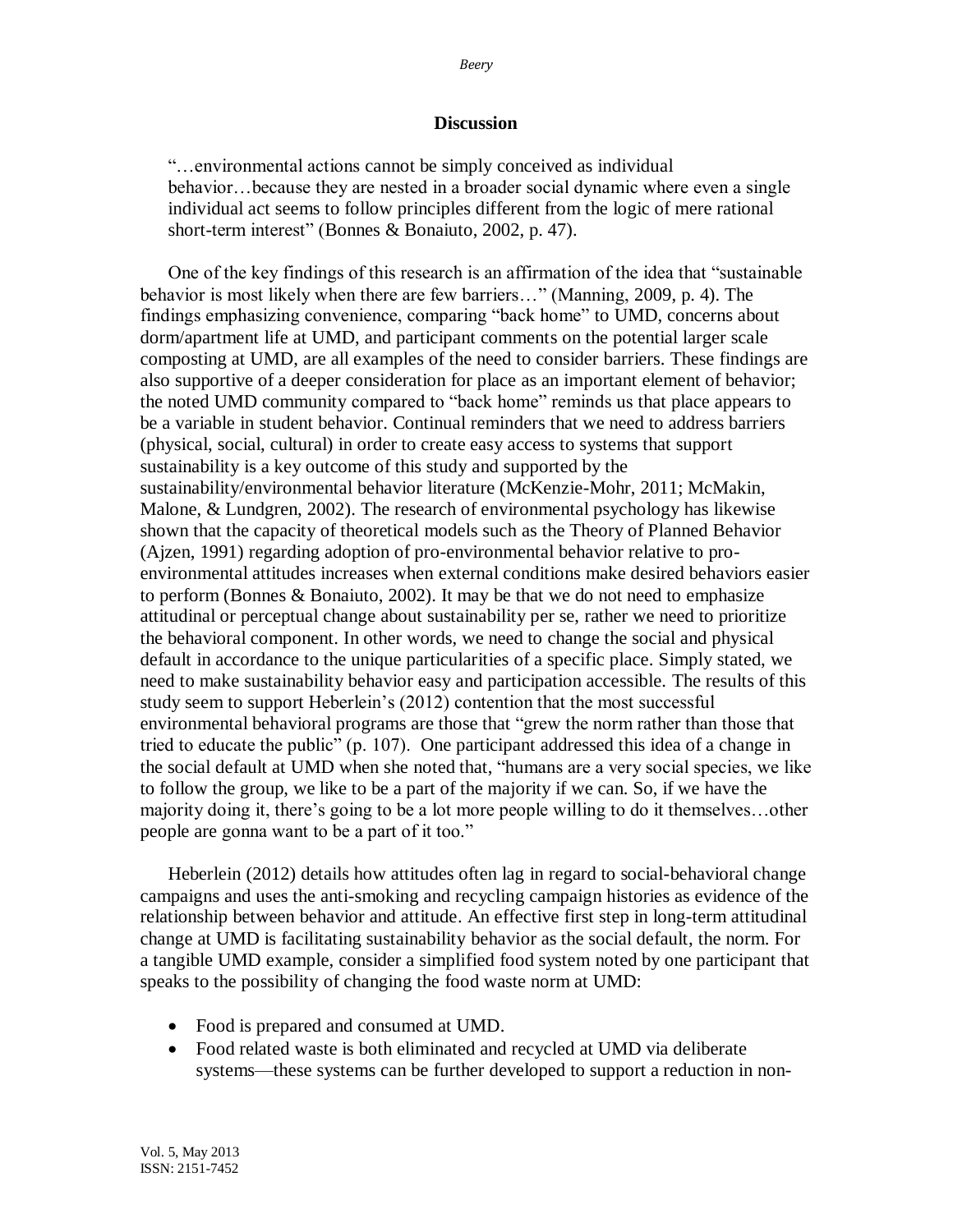reusable waste and an increase in available organic matter. For example, food composting systems for consumers in the Dining Center and Food Court.

- Available food waste can be used to create organic matter to facilitate soil conditioning at the UMD Farm.
- Food is grown at the UMD Farm.
- Locally raised food from the UMD Farm can continue to be an increasing part of the food options sold in the Dining Center and Food Court.

Composting can very clearly be compared to the recycling norm via institutional structuring. This example, albeit simple, illustrates a key point in the International Talloires Declaration (a ten-point action plan for incorporating sustainability and environmental literacy in teaching, research, operations, and outreach at colleges and universities). Point 5 reads: "To set a good example of environmental responsibility by establishing programmes of resource conservation and waste reduction at all universities" (Nicolaides, 2006). This guiding principle when coupled with the research here is a reminder that infrastructure and individual behavior are interdependent. UMD has systems for the reclamation of recycle goods, and has a farm capable of the reclamation of food waste; the behavioral leap between recycling a pop can in the Student Center and composting an apple core in the Food Court is not a great stretch if the infrastructure supports it. If the action required by any one member of the UMD community is easy, in part because the infrastructure is accessible and convenient, then compliance may follow; with time, educational/administrative support, and increasing participation, a norm may change. A change in norms may ultimately help facilitate attitudinal change.

An implication for future study arising out of this research is a need for a deeper consideration of place as a variable in supporting sustainability behavior. Human place attachment, a term from environmental psychology, and sense of place, a term from human geography, refer broadly to the positive emotional bond that develops between an individual and the environment (Brown & Raymond, 2006; Ewert, Place, & Sibthorp, 2005; Jorgensen & Stedman, 2001; Stedman, 2002). Place identity refers to the emotional response regarding specific physical settings while place dependence is functional or activity-based connection related to a site-specific activity. The physical context of the university has been considered in this study; however, participant response indicates the possibility of place attachment and place identity having a specific role in the development of sustainability behavior. This possible role is worthy of investigation.

In conclusion, Using Heberlein's (2012) behavior change guidelines to consider specific sustainability behaviors, UMD is a prime candidate for positive change. See Table 3 for a consideration of behavior change guidelines coupled with an assessment of UMD's opportunity. These guidelines acknowledge that sustainability must be considered on multiple levels, from infrastructure to the individual. Further, the guidelines honor the idea that sustainability behavior is both pro-ecological and prosocial (Verdugo, et al. 2011). The example provided in Table 3 is just one example of a specific behavior that could be targeted in an effort to expand sustainable behavior opportunity on campus; many other examples exist, from waste reduction to transportation, etc.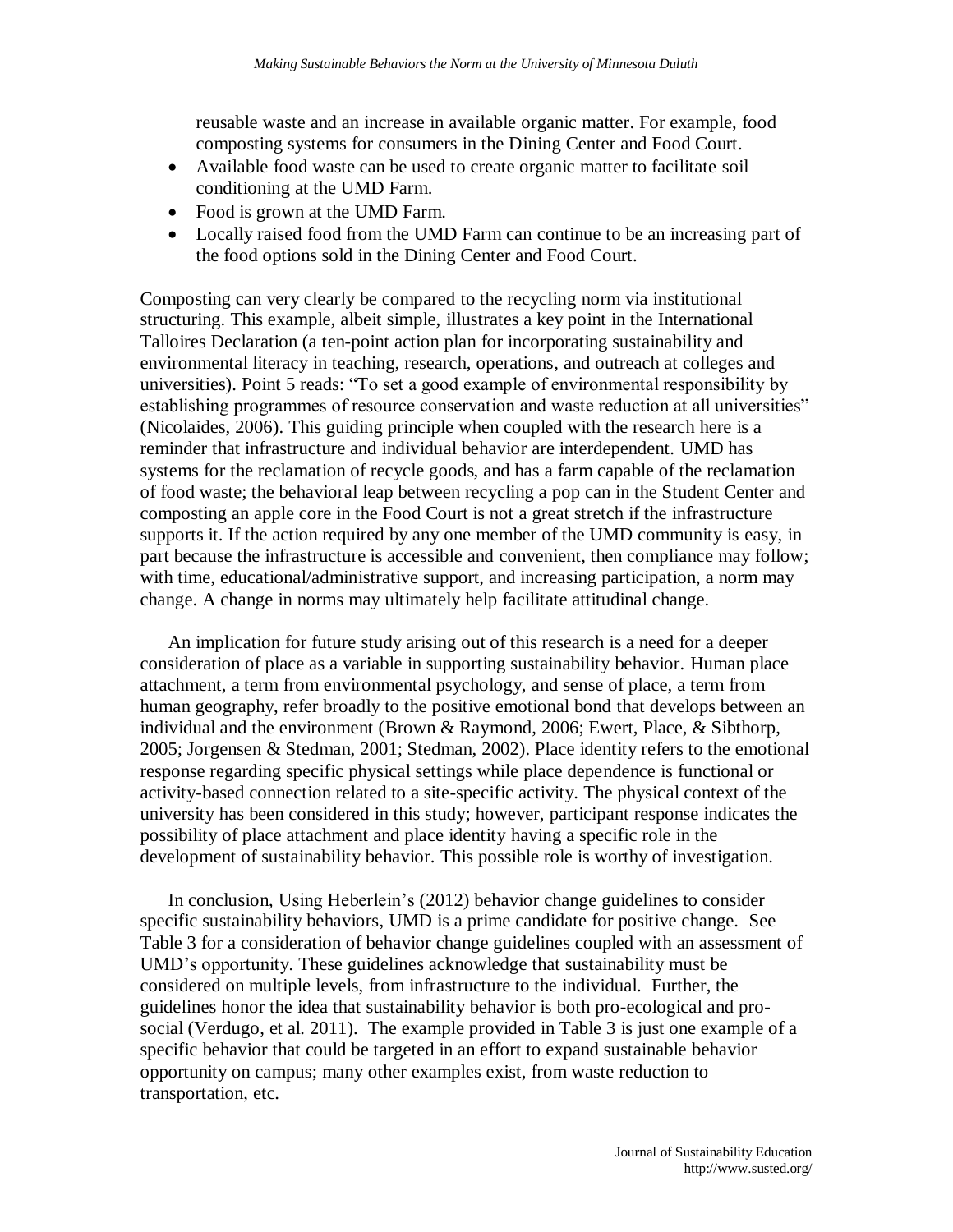The results presented in this study represent the type of conversations that are necessary in a community to ensure that all community members are taken into consideration when institutional change is a goal. Investigation and insight on the role of individual behavior illuminates implications for broader cultural change. Ultimately, these interviews indicate that there is much to learn and much to gain from consideration of the detailed daily experience of sustainability by UMD students.

Table 3

| Heberlein's (2012) Behavior Change | <b>Assessment of UMD's Opportunity</b>        |
|------------------------------------|-----------------------------------------------|
| <b>Guidelines</b>                  |                                               |
| Clear and specific behavior        | Systems like composting of food waste         |
|                                    | focus upon clear and specific behavior.       |
| High-status public leadership      | The UMD Chancellor champions the entire       |
|                                    | Strategic Initiative process. In addition,    |
|                                    | UMD has an office of Sustainability—          |
|                                    | providing visible and tangible leadership     |
|                                    | for sustainability on campus.                 |
| Norms consistent with values       | UMD Core Value Sustainability: We             |
|                                    | balance current environmental, economic,      |
|                                    | and social needs with those of future         |
|                                    | <i>generations.</i>                           |
| Time                               | Great efforts on behalf of institutionalizing |
|                                    | sustainability were taken at UMD              |
|                                    | beginning in 2009, and developing greatly     |
|                                    | since that time—this represents a             |
|                                    | significant time investment already in        |
|                                    | place.                                        |

*Behavior Change Guidelines and UMD Opportunity*

Table 3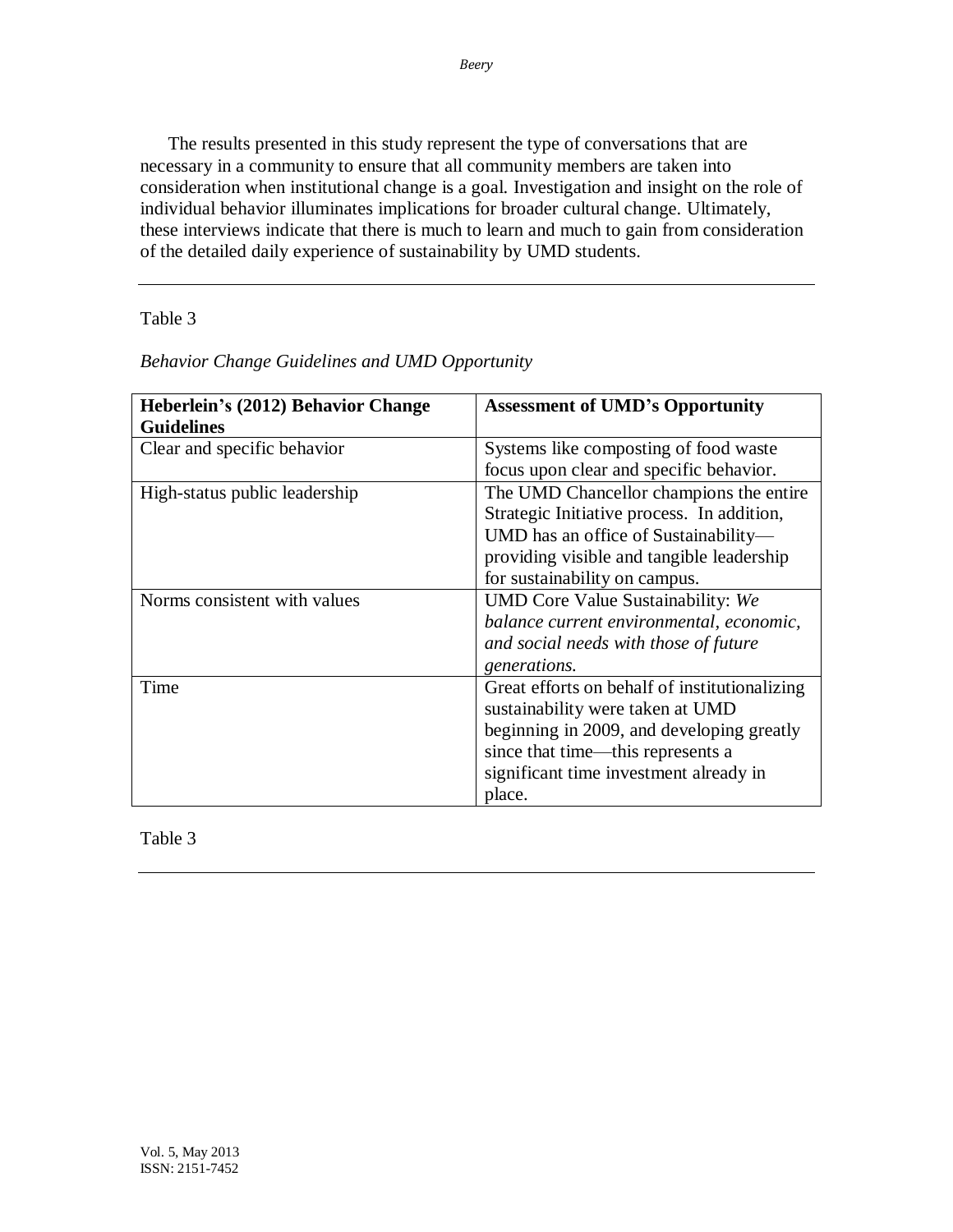## **References**

- Ajzen, I. (1991). The theory of planned behavior. *Organizational Behavior and Human Decision Processes, 50*, 179-211.
- Barlow, Z., & Stone, M. (2011). Living systems and leadership: Cultivating conditions for institutional change. *Journal of Sustainability Education, 2*(March).
- Bloomberg, L.D. & Volpe, M. (2008). *Completing your qualitative dissertation: A roadmap from beginning to end*. Thousand Oaks, CA: Sage.
- Bonnes, M., & Bonaiuto, M. (2002). Environmental psychology: From spatial-physical environment to sustainable development. In R. B. Bechtel, & A. Churchman (Eds.), *Handbook of environmental psychology* (pp. 28-47). New York: John Wiley & Sons, Inc.
- Brown, G., & Raymond, C. (2007). The relationship between place attachment and landscape values: Toward mapping place attachment. *Applied Geography, 27*, 89- 111.
- Cialdini, R. B. (2003). Crafting normative messages to protect the environment. *Current Directions in Psychological Science, 12*(4), 105.
- Corraliza, J. A., & Berenguer, J. (2000). Environmental values, beliefs, and actions: A situational approach. *Environment and Behavior, 32*, 832.
- Creswell, J., & Clark, V. (2007). *Designing and conducting mixed methods research*. Thousand Oaks: Sage.
- Ewert, A., Place, G., & Sibthorp, J. (2005). Early-life outdoor experiences and an individual's environmental attitudes. *Leisure Sciences, 27*, 225-239.
- Fishbein, M., & Ajzen, I. (2010). *Predicting and changing behavior*. New York: Psychology Press.
- Heberlein, T. (2012). *Navigating environmental attitudes*. New York: Oxford University Press.
- Hoppe, S. (2011). Transitioning from a student to a professional in athletic training: A phenomenological review of graduate Assistants/Fellows. (Unpublished doctoral dissertation), University of Minnesota Duluth.
- Hycner, R. (1985). Some guidelines for the phenomenological analysis of interview data. *Human Studies, 8*, 279.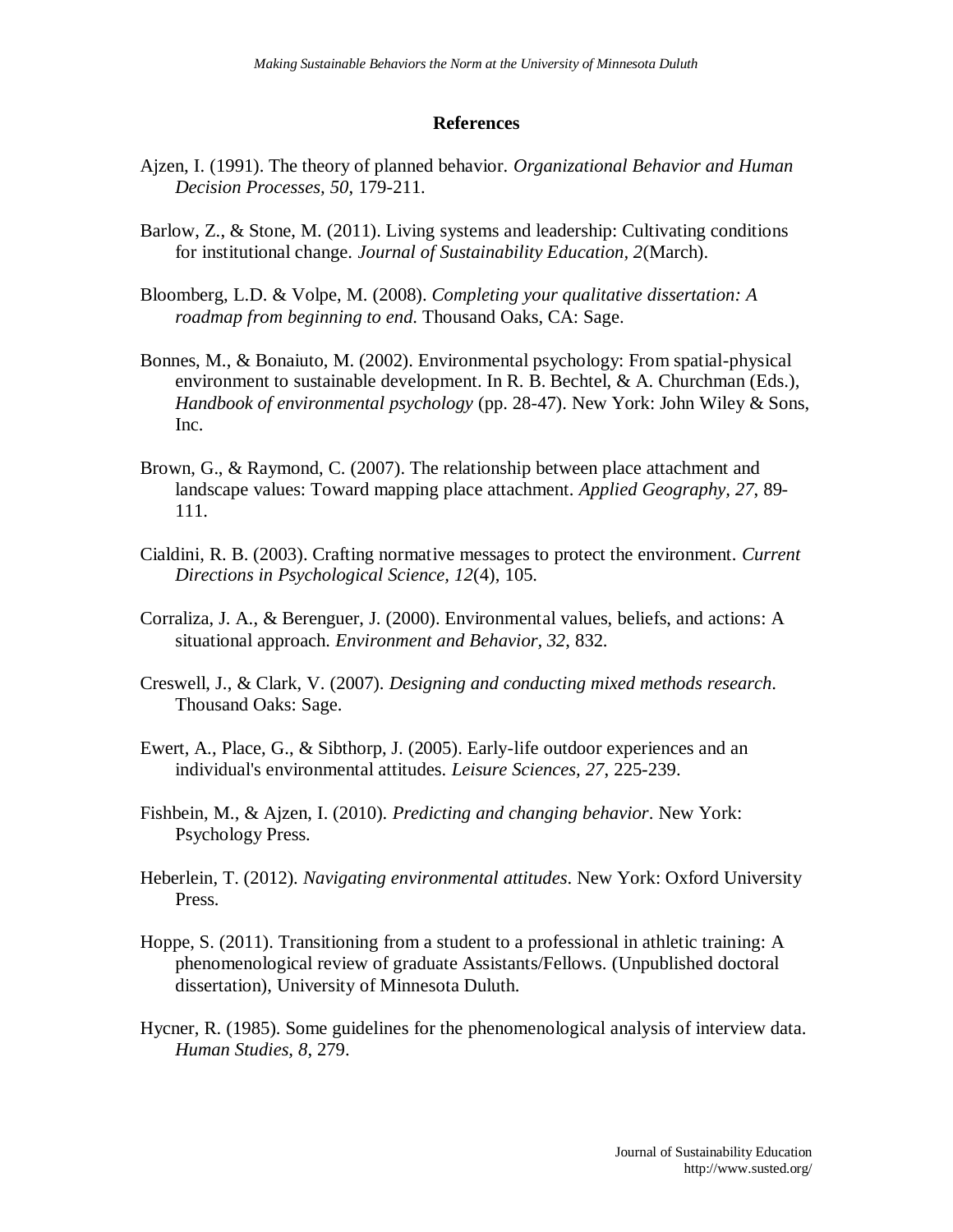- Jorgensen, B. S., & Stedman, R. C. (2001). Sense of place as an attitude: Lakeshore owners' attitudes toward their properties. *Journal of Environmental Psychology, 21*, 233-248.
- Kaiser, F. G. (1998). A general measure of ecological behavior. *Journal of Applied Social Psychology, 28*, 395-422.
- Kaplan, S. (2000). Human nature and environmentally responsible behavior. *Journal of Social Issues, 56*(3), 491-508.
- Kollmuss, A., & Agyeman, J. (2010). Mind the gap: Why do people act environmentally and what are the barriers to proenvironmental behavior? *Environmental Education Research, 8*(3), 239.
- Levy, B. L. M., & Marans, R. W. (2012). Towards a campus culture of environmental sustainability: recommendations for a large university. *International Journal of Sustainability in Higher Education, 13*(4), 365.
- Lincoln, Y.S. & Guba, E.G. (1985). *Naturalistic inquiry*. Beverly Hills, CA: Sage.
- Manning, C. (2009). *The psychology of sustainable development*. St. Paul: Minnesota Pollution Control Agency.
- McKenzie-Mohr, D. (2011). *Fostering sustainable behavior: An introduction to community-based social marketing* (3rd ed.). Gabriola Island: New Society.
- McMakin A.H., Malone, E. L., & Lundgren, R. E. (2002). Motivating residents to conserve energy without financial incentives. *Environment and Behavior, 34*(6), 848.
- O'Brien, M. (2010). Sustainability, happiness and education. *Journal of Sustainability Education, 1*(May).
- Roatch, J. (2012). *Student participation in sustainability on campus*. (Unpublished report), University of Minnesota Duluth Undergraduate Research Opportunity Program.
- Stedman, R. C. (2002). Toward a social psychology of place: Predicting behavior from place-based cognitions, attitude, and identity. *Environment and Behavior, 34*(5), 561-581.
- Stern, P. C. (2000). Toward a coherent theory of environmentally significant behavior. *Journal of Social Issues, 56*(3), pp. 407–424.
- Thomas, I. (2004). Sustainability in tertiary curricula: What is stopping it happening? *International Journal of Sustainability, 5*(1), 33-47.